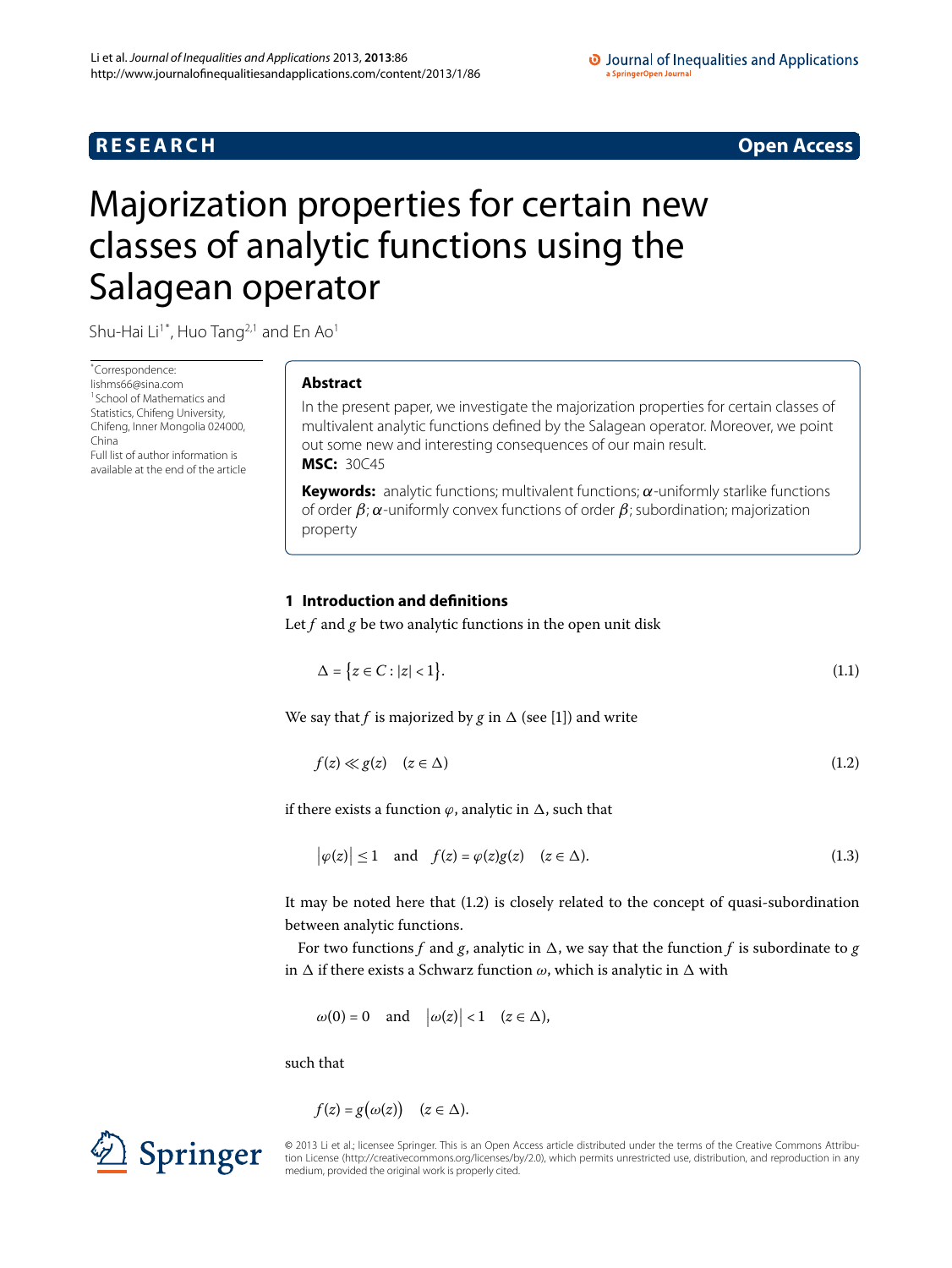We denote this subordination by  $f(z) \prec g(z)$ . Furthermore, if the function *g* is univalent in  $\Delta$ , then

$$
f(z) \prec g(z)
$$
  $(z \in \Delta)$   $\Leftrightarrow$   $f(0) = g(0)$  and  $f(\Delta) \subset g(\Delta)$ .

Let  $A_p$  denote the class of functions of the form

$$
f(z) = zp + \sum_{k=p+1}^{\infty} a_k z^k \quad (p \in N = \{1, 2, \ldots\}),
$$
 (1.4)

that are analytic and *p*-valent in the open unit disk  $\Delta$ . Also, let  $A_1 = A$ .

For a function  $f \in A_p$ , let  $f^{(q)}$  denote a *q*th-order ordinary differential operator by

<span id="page-1-0"></span>
$$
f^{(q)}(z) = \frac{p!}{(p-q)!} z^{p-q} + \sum_{k=p+1}^{\infty} \frac{k!}{(k-q)!} a_k z^{k-q},
$$
\n(1.5)

where  $p > q$ ,  $p \in N$ ,  $q \in N_0 = N \cup \{0\}$  and  $z \in \Delta$ . Next, Frasin [\[](#page-6-3)2] introduced the differential operator  $D^m f^{(q)}$  as follows:

$$
D^{m} f^{(q)}(z) = \frac{p! (p-q)^{m}}{(p-q)!} z^{p-q} + \sum_{k=p+1}^{\infty} \frac{k! (k-q)^{m}}{(k-q)!} a_{k} z^{k-q}.
$$
 (1.6)

<span id="page-1-1"></span>In view of (1[.](#page-1-0)6), it is clear that  $D^0f^{(0)}(z) = f(z)$ ,  $D^0f^{(1)}(z) = zf'(z)$  and  $D^mf^{(0)}(z) = D^mf(z)$  is a known operator introduced by Salagean [\[](#page-6-4)3].

**Definition 1.1** A function  $f(z) \in A_p$  is said to be in the class  $L_{p,q}^{j,l}[A, B; \alpha, \gamma]$  of *p*-valent functions of complex order  $\gamma \neq 0$  in  $\Delta$  if and only if

$$
\left[1 + \frac{1}{\gamma} \left(\frac{D^j f^{(q)}(z)}{D^j f^{(q)}(z)} - (p - q)^{j - l}\right) - \alpha \left|\frac{1}{\gamma} \left(\frac{D^j f^{(q)}(z)}{D^j f^{(q)}(z)} - (p - q)^{j - l}\right)\right|\right] \prec \frac{1 + Az}{1 + Bz}
$$
\n
$$
(z \in \Delta; -1 \le B < A \le 1; j > l; p, j \in N; l, q \in N_0; 0 \le \alpha; \gamma \in C^* = C \setminus \{0\}).
$$
\n(1.7)

Clearly, we have the following relationships:

- (1)  $L_{p,q}^{j,l}[A, B; 0, \gamma] = S_{p,q}^{j,l}[A, B; \gamma];$
- (2)  $L_{1,0}^{m,n}[A, B; \alpha, 1] = U_{m,n}(\alpha, A, B);$
- (3)  $L_{1,0}^{1,0}[1-2\beta,-1;\alpha,1] = US(\alpha,\beta)$  ( $0 \le \beta < 1$ ) ( $\alpha$ -uniformly starlike functions of order *β*);
- (4)  $L_{2,1}^{1,0}[1-2\beta,-1;\alpha,1] = UK(\alpha,\beta)$  ( $0 \le \beta < 1$ ) ( $\alpha$ -uniformly convex functions of order *β*);
- (5)  $L_{p,0}^{n+1,n}[1,-1;\alpha,\gamma] = S_n(p,\alpha,\gamma)$   $(n \in N_0);$
- (6)  $L_{1,0}^{1,0}[1,-1;\alpha,\gamma] = S(\alpha,\gamma)$  ( $0 \leq \alpha < 1, \gamma \in C^*$ );
- (7)  $L_{1,0}^{2,1}[1,-1;\alpha,\gamma] = K(\alpha,\gamma)$   $(0 \leq \alpha < 1, \gamma \in C^*);$
- (8)  $L_{1,0}^{1,0}[1,-1;\alpha,1-\beta] = S^*(\alpha,\beta)$  ( $0 \le \alpha < 1, 0 \le \beta < 1$ ).

The classes  $S^{j,l}_{p,q}[A,B;\gamma]$  and  $U_{m,n}(\alpha,A,B)$  were introduced by Goswami and Aouf [4] and Li and Tang [5], respectively. The classes  $US(\alpha, \beta)$  and  $UK(\alpha, \beta)$  were studied recently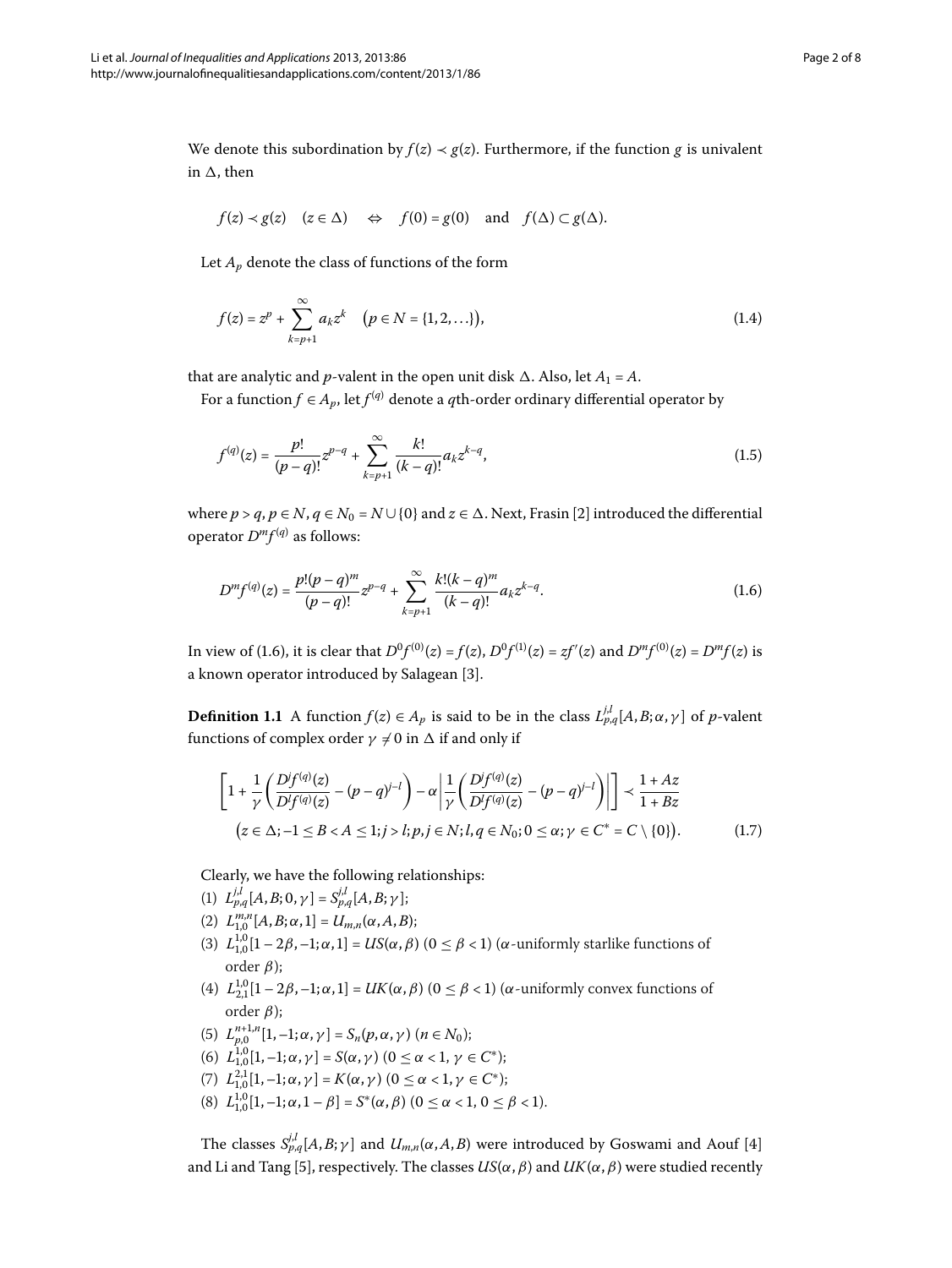in [6] (see also [7[–](#page-6-8)12[\]](#page-6-10)). The class  $S_n(p, 0, \gamma) = S_n(p, \gamma)$  was introduced by Akbulut *et al.* [13]. Also, the classes  $S(0, \gamma) = S(\gamma)$  and  $K(0, \gamma) = K(\gamma)$  are said to be classes of starlike and convex of complex order  $\gamma \neq 0$  in  $\Delta$  which were considered by Nasr and Aouf [14[\]](#page-6-11) and Wia-trowski [15[\]](#page-6-12) (see also [16, 17]), and  $S*(0, \beta) = S*(\beta)$  denotes the class of starlike functions of order  $\beta$  in  $\Delta$ .

A majorization problem for the class *S*(*γ* ) has recently been investigated by Altintas *et al.* [\[](#page-6-15)18]. Also, majorization problems for the classes  $S^*(\beta)$  and  $S_{p,q}^{j,l}[A,B;\gamma]$  have been investigated by MacGregor [\[](#page-6-5)1] and Goswami and Aouf [4], respectively. Very recently, Goyal and Goswami [19[\]](#page-7-0) (see also [20]) generalized these results for the fractional derivative operator. In the present paper, we investigate a majorization problem for the class  $L^{j,l}_{p,q}[A,B;\alpha,\gamma].$ 

# <span id="page-2-2"></span> $\boldsymbol{2}$  Majorization problem for the class  $L^{j,l}_{p,q}[A,B;\alpha,\gamma]$

We begin by proving the following result.

**Theorem 2.1** Let the function  $f \in A_p$  and suppose that  $g \in L_{p,q}^{j,l}[A, B; \alpha, \gamma]$ . If  $D^j f^{(q)}(z)$  is *majorized by*  $D^{l}g^{(q)}(z)$  *in*  $\Delta$ *, and* 

<span id="page-2-1"></span>
$$
(p-q)^{j-l} \ge \left[\frac{(A-B)|\gamma|}{1-\alpha} + (p-q)^{j-l} |B|\right] \delta,
$$

<span id="page-2-0"></span>*then*

$$
\left|D^{j+1}f^{(q)}(z)\right| \leq \left|D^{l+1}g^{(q)}(z)\right| \quad (|z| \leq r_0),\tag{2.1}
$$

*where*  $r_0 = r_0(p, q, \alpha, \gamma, j, l, A, B)$  *is the smallest positive root of the equation* 

$$
\left[\frac{(A-B)|\gamma|}{1-\alpha} + (p-q)^{j-l} |B|\right] r^3 - \left[(p-q)^{j-l} + 2|B|\right] r^2
$$
  
 
$$
-\left[\frac{(A-B)|\gamma|}{1-\alpha} + (p-q)^{j-l} |B| + 2\right] r + (p-q)^{j-l} = 0
$$
  
 
$$
(-1 \le B < A \le 1; p, j \in N; q, l \in N_0; 0 \le \alpha < 1; \gamma \in C^*, 0 \le \delta \le r_0).
$$
 (2.2)

*Proof* Suppose that  $g \in L_{p,q}^{j,l}[A,B;\alpha,\gamma]$ . Then, making use of the fact that

$$
\varpi - \alpha |\varpi - 1| < \frac{1 + Az}{1 + Bz} \quad \Leftrightarrow \quad \varpi \left( 1 - \alpha e^{-i\phi} \right) + \alpha e^{-i\phi} < \frac{1 + Az}{1 + Bz} \quad (\phi \in R),
$$

and letting

$$
\varpi = 1 + \frac{1}{\gamma} \left( \frac{D' g^{(q)}(z)}{D' g^{(q)}(z)} - (p - q)^{j - l} \right)
$$

in  $(1.7)$ , we obtain

$$
\Bigg[1+\frac{1}{\gamma}\Bigg(\frac{D'g^{(q)}(z)}{D'g^{(q)}(z)}-(p-q)^{j-l}\Bigg)\Bigg]\Big(1-\alpha e^{-i\phi}\Big)+\alpha e^{-i\phi}\prec\frac{1+Az}{1+Bz}
$$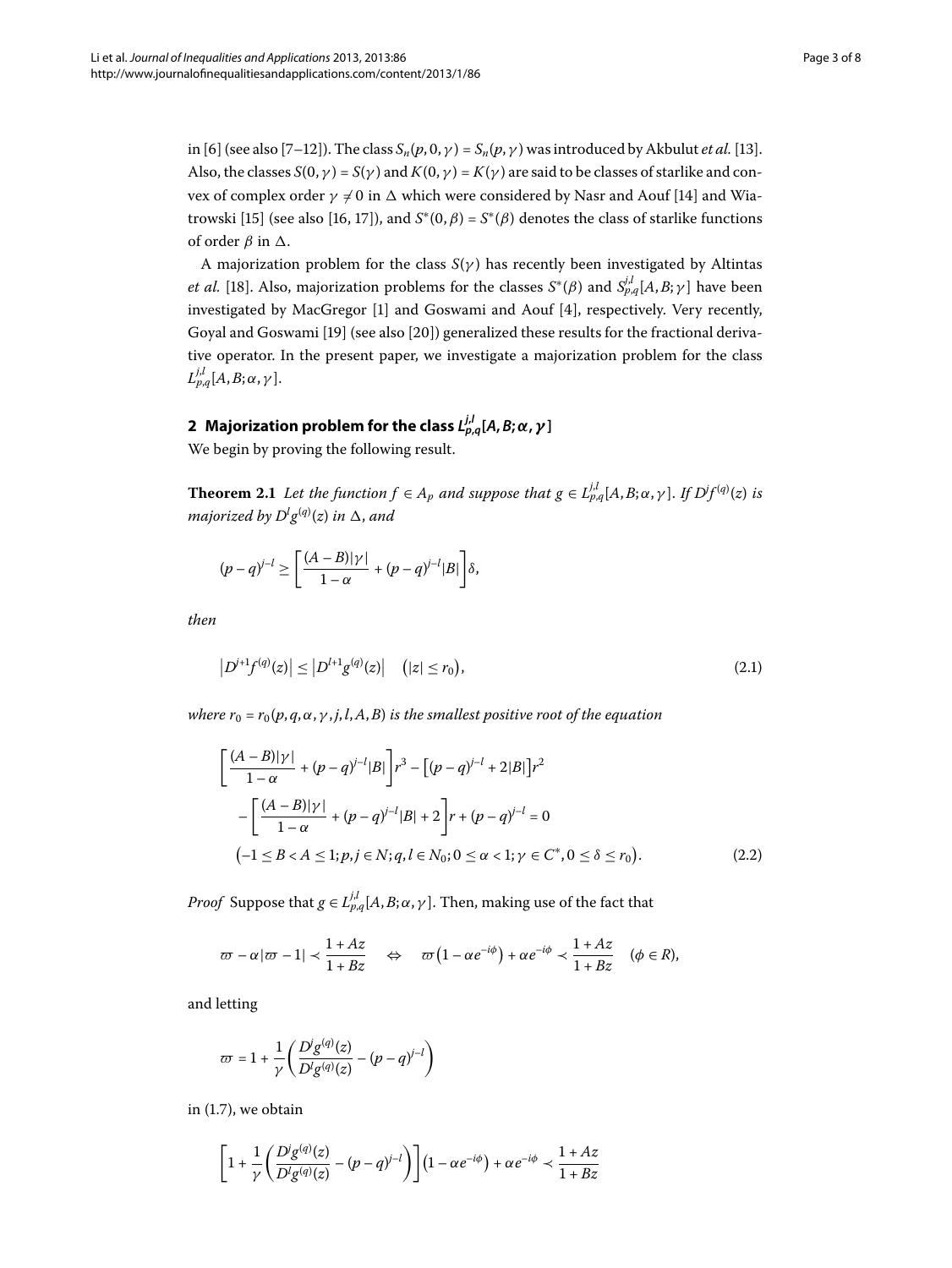or, equivalently,

<span id="page-3-1"></span><span id="page-3-0"></span>
$$
1 + \frac{1}{\gamma} \left( \frac{D'g^{(q)}(z)}{D'g^{(q)}(z)} - (p - q)^{j - l} \right) \prec \frac{1 + (\frac{A - \alpha B e^{-i\phi}}{1 - \alpha e^{-i\phi}})z}{1 + Bz} \tag{2.3}
$$

which holds true for all  $z \in \Delta$ .

We find from  $(2.3)$  that

$$
1 + \frac{1}{\gamma} \left( \frac{D' g^{(q)}(z)}{D' g^{(q)}(z)} - (p - q)^{j - l} \right) = \frac{1 + \left( \frac{A - \alpha B e^{-i\phi}}{1 - \alpha e^{-i\phi}} \right) \omega(z)}{1 + B \omega(z)},\tag{2.4}
$$

where  $\omega(z) = c_1 z + c_2 z^2 + \cdots$ ,  $\omega \in P$ , *P* denotes the well-known class of the bounded analytic functions in  $\Delta$  and satisfies the conditions

<span id="page-3-2"></span>
$$
\omega(0) = 0
$$
 and  $|\omega(z)| \le |z|$   $(z \in \Delta)$ .

<span id="page-3-3"></span>From  $(2.4)$ , we get

$$
\frac{D'g^{(q)}(z)}{D'g^{(q)}(z)} = \frac{(p-q)^{j-l} + \left[\frac{(A-B)\gamma}{1-\alpha e^{-i\phi}} + (p-q)^{j-l}B\right]\omega(z)}{1 + B\omega(z)}.
$$
\n(2.5)

By virtue of  $(2.5)$ , we obtain

$$
|D^{l}g^{(q)}(z)| \le \frac{1+|B||z|}{(p-q)^{j-l}-|\frac{(A-B)\gamma}{1-\alpha e^{-i\phi}}+(p-q)^{j-l}B||z|}|D^{j}g^{(q)}(z)|
$$
  

$$
\le \frac{1+|B||z|}{(p-q)^{j-l}-|\frac{(A-B)|\gamma|}{1-\alpha}+(p-q)^{j-l}|B|||z|}|D^{j}g^{(q)}(z)|.
$$
 (2.6)

Next, since  $D^{\prime}f^{(q)}(z)$  is majorized by  $D^{\prime}g^{(q)}(z)$  in  $\Delta$ , thus from (1.3), we have

<span id="page-3-5"></span>
$$
D^{\dagger}f^{(q)}(z)=\varphi(z)D^{\dagger}g^{(q)}(z).
$$

Differentiating the above equality with respect to *z* and multiplying by *z*, we get

<span id="page-3-4"></span>
$$
D^{j+1}f^{(q)}(z) = z\varphi'(z)D^j g^{(q)}(z) + \varphi(z)D^{l+1}g^{(q)}(z).
$$
\n(2.7)

Thus, by noting that  $\varphi(z) \in P$  satisfies the inequality (see, *e.g.*, Nehari [21[\]](#page-7-1))

$$
\left|\varphi'(z)\right| \le \frac{1 - |\varphi(z)|^2}{1 - |z|^2} \quad (z \in \Delta)
$$
\n(2.8)

and making use of  $(2.6)$  $(2.6)$  $(2.6)$  and  $(2.8)$  in  $(2.7)$ , we obtain

$$
|D^{j+1}f^{(q)}(z)| \le (|\varphi(z)| + \frac{1 - |\varphi(z)|^2}{1 - |z|^2} \cdot \frac{(1 + |B||z|)|z|}{[(p-q)^{j-l} - (\frac{(A-B)|y|}{1-\alpha} + (p-q)^{j-l}|B|)|z|]}\bigg) \times |D^{l+1}g^{(q)}(z)|, \tag{2.9}
$$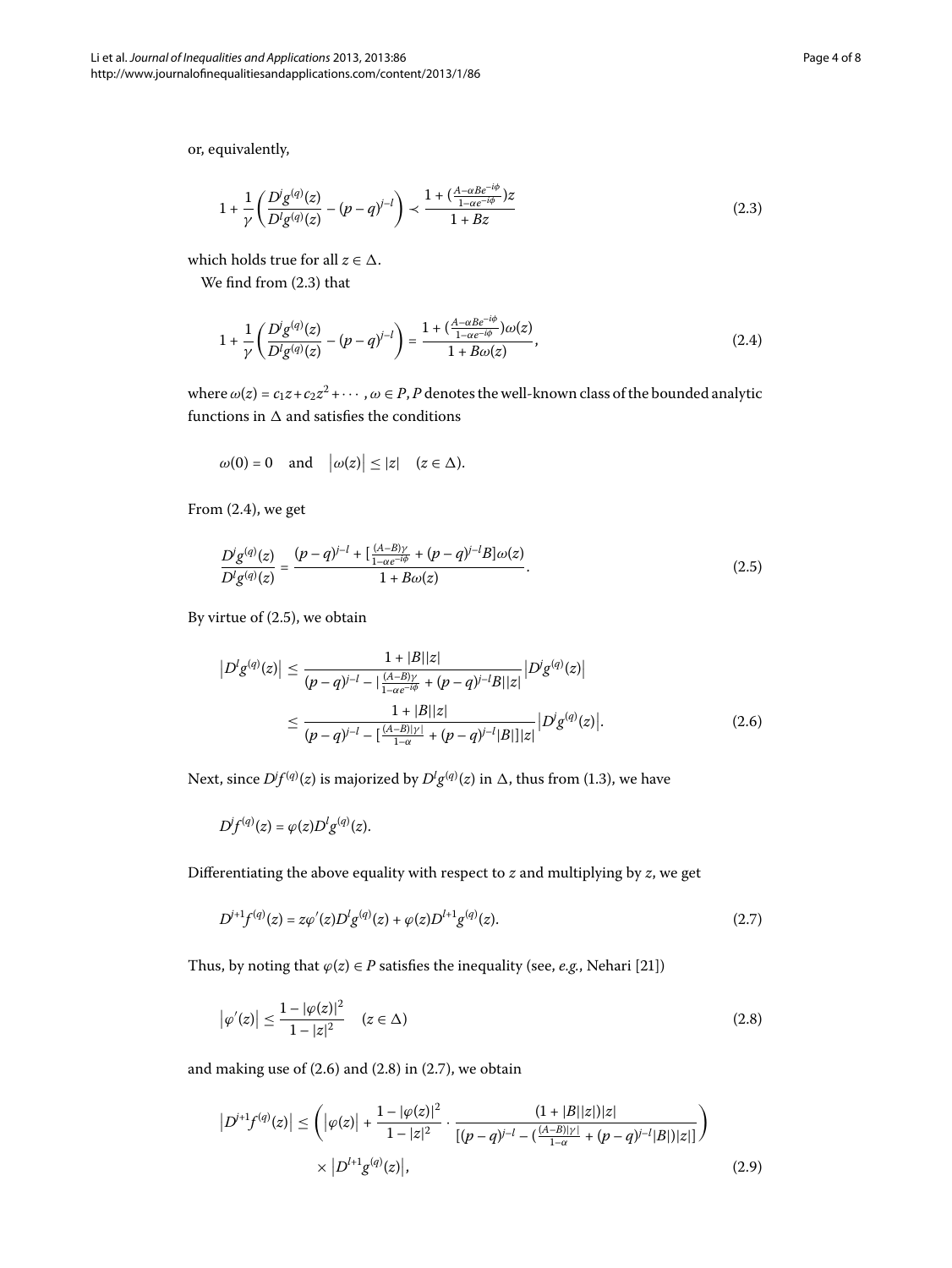$$
|z| = r
$$
 and  $|\varphi(z)| = \rho$   $(0 \le \rho \le 1)$ ,

leads us to the inequality

$$
|D^{j+1}f^{(q)}(z)|
$$
  
\n
$$
\leq \left(\frac{\psi(\rho)}{(1-r^2)[(p-q)^{j-l}-(\frac{(A-B)|\gamma|}{1-\alpha}+(p-q)^{j-l}|B|)r]}\right)|D^{l+1}g^{(q)}(z)|,
$$

where

 $\overline{\phantom{a}}$ 

$$
\psi(\rho) = -r(1+|B|r)\rho^2 + (1-r^2)\left[ (p-q)^{j-l} - \left( \frac{(A-B)|\gamma|}{1-\alpha} + (p-q)^{j-l}|B| \right) r \right] \rho
$$
  
+  $r(1+|B|r)$  (2.10)

<span id="page-4-0"></span>takes its maximum value at  $\rho = 1$  with  $r_0 = r_0(p, q, \alpha, \gamma, j, l, A, B)$ , where

$$
r_0 = r_0(p, q, \alpha, \gamma, j, l, A, B)
$$

is the smallest positive root of equation (2[.](#page-2-0)2). Furthermore, if  $0 \le \delta \le r_0(p, q, \alpha, \gamma, j, l, A, B)$ , then the function  $\psi(\rho)$  defined by

$$
\psi(\rho) = -\delta \left(1 + |B|\delta\right) \rho^2 + \left(1 - \delta^2\right) \left[ (p - q)^{j-l} - \left( \frac{(A - B)|\gamma|}{1 - \alpha} + (p - q)^{j-l} |B|\right) \delta \right] \rho
$$
  
+  $\delta \left(1 + |B|\delta\right)$  (2.11)

is an increasing function on the interval  $0 \le \rho \le 1$  so that

$$
\psi(\rho) \le \psi(1) = (1 - \delta^2) \bigg[ (p - q)^{j-l} - \left( \frac{(A - B)|\gamma|}{1 - \alpha} + (p - q)^{j-l} |B| \right) \delta \bigg] \n(0 \le \rho \le 1; 0 \le \delta \le r_0(p, q, \alpha, \gamma, j, l, A, B)).
$$
\n(2.12)

<span id="page-4-1"></span>Hence, upon setting  $\rho = 1$  in (2[.](#page-2-2)11), we conclude that (2.1) of Theorem 2.1 holds true for  $|z| \le r_0(p, q, \alpha, \gamma, j, l, A, B)$ , which completes the proof of Theorem 2.1.

Setting  $\alpha$  = 0 in Theorem 2[.](#page-2-2)1, we get the following result.

**Corollary 2.1** Let the function  $f \in A_p$  and suppose that  $g \in S_{p,q}^{j,l}[A,B;\gamma]$ . If  $Df^{(q)}(z)$  is ma*jorized by*  $D^l g^{(q)}(z)$  *in*  $\Delta$ *, and* 

$$
(p-q)^{j-l} \geq \left[ (A-B)|\gamma| + (p-q)^{j-l} |B| \right] \delta,
$$

*then*

$$
\left|D^{j+1}f^{(q)}(z)\right| \leq \left|D^{l+1}g^{(q)}(z)\right| \quad (|z| \leq r_0),\tag{2.13}
$$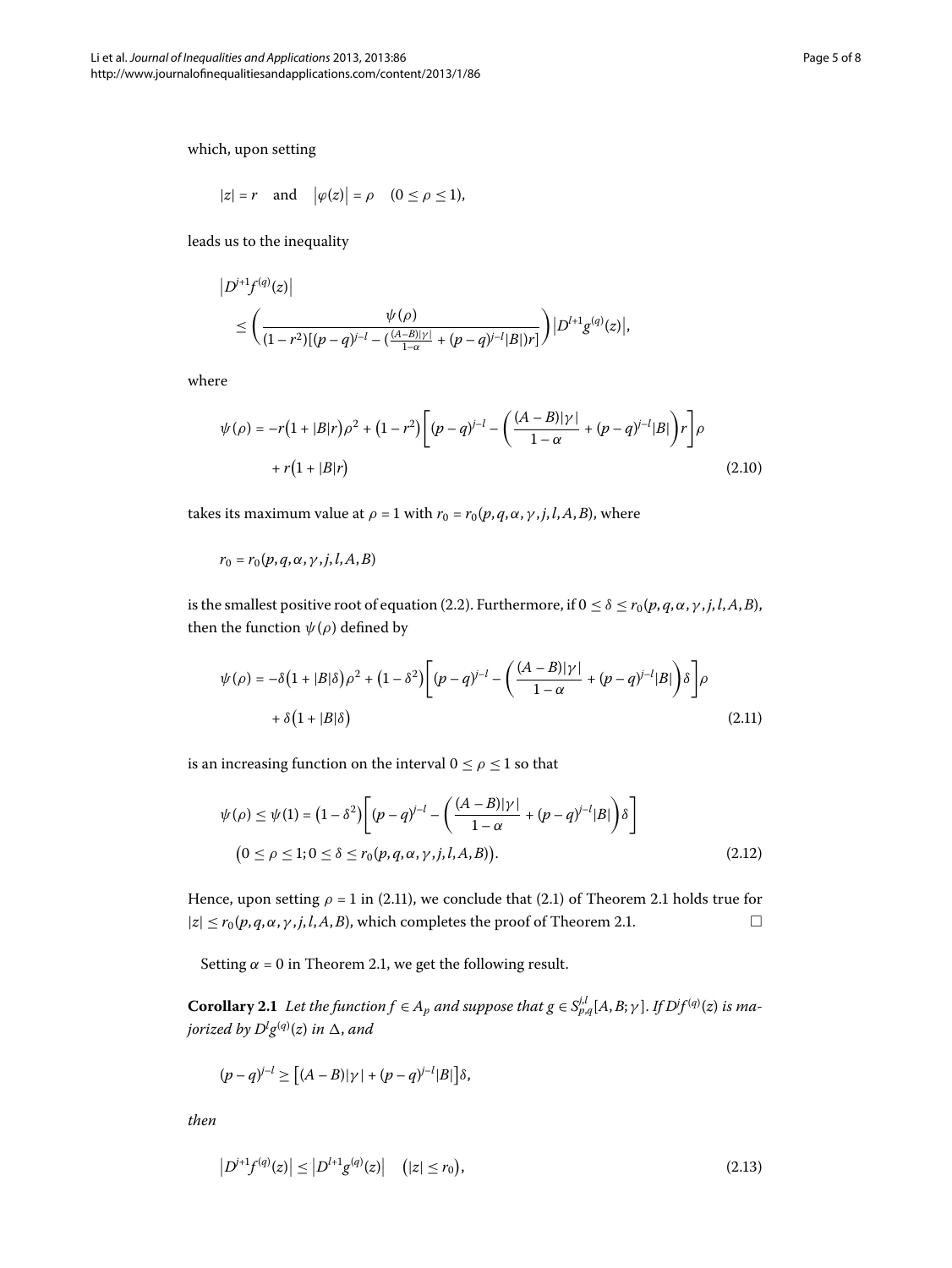*where*  $r_0 = r_0(p, q, \gamma, j, l, A, B)$  *is the smallest positive root of the equation* 

$$
[(A - B)|\gamma| + (p - q)^{j-l} |B|]r^3 - [(p - q)^{j-l} + 2|B|]r^2 - [(A - B)|\gamma| + (p - q)^{j-l} |B| + 2]r
$$
  
+ (p - q)^{j-l} = 0  
(-1 \le B < A \le 1; p, j \in N; q, l \in N\_0; \gamma \in C^\*, 0 \le \delta \le r\_0). (2.14)

<span id="page-5-0"></span>**Remark 2[.](#page-4-1)1** Corollary 2.1 improves the result of Goswami and Aouf [4, Theorem 1].

Putting  $p = 1$ ,  $q = 0$ ,  $j = m$ ,  $l = n$ ,  $m > n$  and  $\gamma = 1$  in Theorem 2.1, we obtain the following result.

**Corollary 2.2** Let the function  $f \in A$  and suppose that  $g \in U_{m,n}(\alpha, A, B)$ . If  $D^m f(z)$  is ma*jorized by*  $D^n g(z)$  *in*  $\Delta$ *, then* 

$$
\left|D^{m+1}f(z)\right| \le \left|D^{n+1}g(z)\right| \quad (|z| \le r_0),\tag{2.15}
$$

*where*  $r_0 = r_0(\alpha, A, B)$  *is the smallest positive root of the equation* 

<span id="page-5-1"></span>
$$
\left[\frac{A-B}{1-\alpha}+|B|\right]r^3 - (1+2|B|)r^2 - \left[\frac{A-B}{1-\alpha}+|B|+2\right]r+1 = 0
$$
  
(-1 \le B < A \le 1; 0 \le \alpha < 1). (2.16)

For  $A = 1-2\beta$ ,  $B = -1$ , putting  $m = 1$ ,  $n = 0$  and  $m = 2$ ,  $n = 1$  in Corollary 2[.](#page-5-0)2, respectively, we obtain the following Corollaries 2[.](#page-5-1)3 and 2.4.

**Corollary 2.3** Let the function  $f$  ∈ *A and suppose that*  $g$  ∈ *US*( $\alpha$ *,*  $\beta$ *). If Df*( $z$ ) *is majorized by*  $g(z)$  *in*  $\Delta$ *, then* 

$$
\big|f'(z)+zf''(z)\big|\leq\big|g'(z)\big|\quad\big(|z|\leq r_0\big),
$$

<span id="page-5-2"></span>*where*  $r_0 = r_0(\alpha, \beta)$  *is the smallest positive root of the equation* 

$$
\left[\frac{2(1-\beta)}{1-\alpha}+1\right] r^3-3r^2-\left[\frac{2(1-\beta)}{1-\alpha}+3\right] r+1=0 \quad (0 \le \alpha < 1; 0 \le \beta < 1).
$$

**Corollary 2.4** Let the function  $f \in A$  and suppose that  $g \in UK(\alpha, \beta)$ . If  $D^2f(z)$  is majorized  $by$   $Dg(z)$  *in*  $\Delta$ *, then* 

$$
\left|D^3f(z)\right|\leq\left|D^2g(z)\right|\quad\big(|z|\leq r_0\big),
$$

*where*  $r_0 = r_0(\alpha, \beta)$  *is the smallest positive root of the equation* 

$$
\left[\frac{2(1-\beta)}{1-\alpha}+1\right]r^3-3r^2-\left[\frac{2(1-\beta)}{1-\alpha}+3\right]r+1=0 \quad (0 \le \alpha < 1; 0 \le \beta < 1).
$$

Also, putting  $A = 1$ ,  $B = -1$ ,  $q = 0$ ,  $j = n + 1$  and  $l = n$  in Theorem 2.1, we obtain the following result.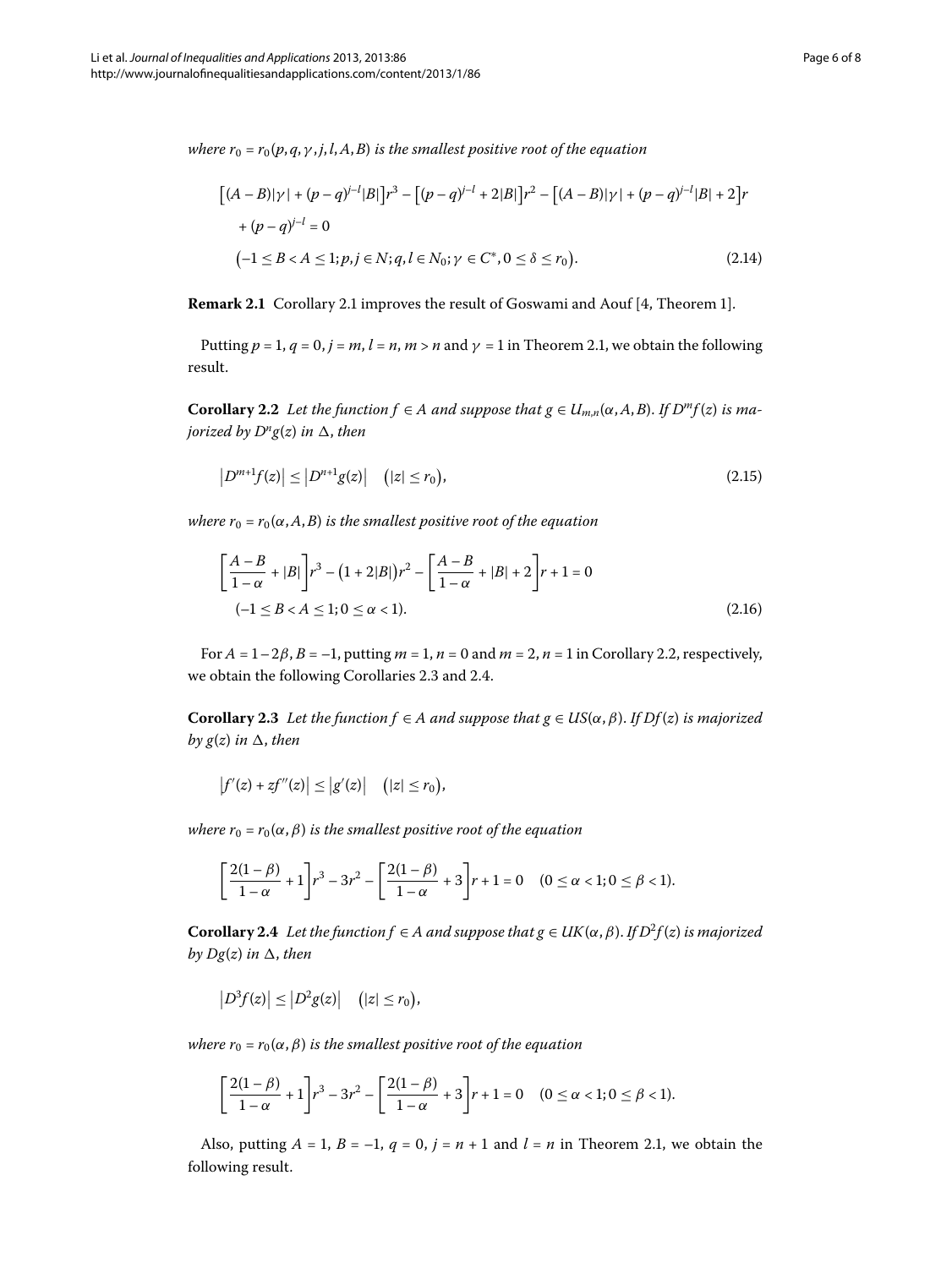**Corollary 2.5** Let the function  $f \in A_p$  and suppose that  $g \in S_n(p, \alpha, \gamma)$ . If  $D^{n+1}f(z)$  is ma*jorized by*  $D^n g(z)$  *in*  $\Delta$ *, then* 

$$
\left|D^{n+2}f(z)\right| \le \left|D^{n+1}g(z)\right| \quad (|z| \le r_0),\tag{2.17}
$$

*where*  $r_0 = r_0(p, \alpha, \gamma)$  *is the smallest positive root of the equation* 

<span id="page-6-1"></span>
$$
\left[\frac{2|\gamma|}{1-\alpha} + p\right] r^3 - (p+2)r^2 - \left[\frac{2|\gamma|}{1-\alpha} + p + 2\right] r + p = 0
$$
  
(p \in N; \gamma \in C^\*; 0 \le \alpha < 1). (2.18)

#### <span id="page-6-0"></span>**Competing interests**

The authors declare that they have no competing interests.

#### **Authors' contributions**

All authors jointly worked on the results and they read and approved the final manuscript.

#### **Author details**

<sup>1</sup>School of Mathematics and Statistics, Chifeng University, Chifeng, Inner Mongolia 024000, China. <sup>2</sup>School of Mathematical Sciences, Beijing Normal University, Beijing, 100875, China.

#### <span id="page-6-3"></span><span id="page-6-2"></span>**Acknowledgements**

Dedicated to Professor Hari M. Srivastava.

<span id="page-6-5"></span><span id="page-6-4"></span>The present investigation is partly supported by the Natural Science Foundation of Inner Mongolia of People's Republic of China under Grant 2009MS0113, 2010MS0117. The authors would like to thank the referees for their helpful comments and suggestions to improve our manuscript.

#### <span id="page-6-6"></span>Received: 9 November 2012 Accepted: 14 February 2013 Published: 4 March 2013

#### <span id="page-6-8"></span><span id="page-6-7"></span>**References**

- 1. MacGregor, TH: Majorization by univalent functions. Duke Math. J. 34, 95-102 (1967)
- 2. Frasin, BA: Neighborhoods of certain multivalent functions with negative coefficients. Appl. Math. Comput. 193, 1-6 (2007)
- 3. Salagean, GS: Subclasses of univalent functions. In: Complex Analysis Fifth Romanian-Finnish Seminar, Part 1 (Bucharest, 1981). Lecture Notes in Math., vol. 1013, pp. 362-372. Springer, Berlin (1983)
- 4. Goswami, P, Aouf, MK: Majorization properties for certain classes of analytic functions using the Salagean operator. Appl. Math. Lett. 23, 1351-1354 (2010)
- 5. Li, S-H, Tang, H: Certain new classes of analytic functions defined by using the Salagean operator. Bull. Math. Anal. Appl. 4(2), 62-75 (2010)
- 6. Kanas, S, Srivastava, HM: Linear operators associated with k-uniformly convex functions. Integral Transforms Spec. Funct. 9, 121-132 (2000)
- <span id="page-6-10"></span><span id="page-6-9"></span>7. Kanas, S, Yaguchi, T: Subclasses of k-uniformly convex and starlike functions defined by generalized derivative, I. Indian J. Pure Appl. Math. 32(9), 1275-1282 (2001)
- <span id="page-6-12"></span><span id="page-6-11"></span>8. Kanas, S: Integral operators in classes k-uniformly convex and k-starlike functions. Mathematica (Cluj-Napoca, 1992) 43(66)(1), 77-87 (2001)
- 9. Kanas, S, Wiśniowska, A: Conic regions and k-uniform convexity, II. Zeszyty Nauk. Politech. Rzeszowskiej Mat. 170, 65-78 (1998)
- <span id="page-6-14"></span><span id="page-6-13"></span>10. Kanas, S: Differential subordination related to conic sections. J. Math. Anal. Appl. 317(2), 650-658 (2006)
- 11. Ramachandran, C, Srivastava, HM, Swaminathan, A: A unified class of k-uniformly convex functions defined by the Salagean derivative operator. Atti Semin. Mat. Fis. Univ. Modena Reggio Emilia 55, 47-59 (2007)
- <span id="page-6-15"></span>12. Shams, S, Kulkarni, SR, Jahangiri, JM: On a class of univalent functions defined by Ruscheweyh derivatives. Kyungpook Math. J. 43, 579-585 (2003)
- <span id="page-6-16"></span>13. Akbulut, S, Kadioglu, E, Ozdemir, M: On the subclass of p-valently functions. Appl. Math. Comput. 147(1), 89-96 (2004) 14. Nasr, MA, Aouf, MK: Starlike function of complex order. J. Nat. Sci. Math. 25(1), 1-12 (1985)
- 15. Wiatrowski, P: On the coefficients of some family of holomorphic functions. Zeszyry Nauk. Univ. Lodz. Nauk. Mat.-Przyrod. Ser. II 39, 75-85 (1970)
- 16. Kanas, S, Darwish, HE: Fekete-Szego problem for starlike and convex functions of complex order. Appl. Math. Lett. 23, 777-782 (2010)
- 17. Kanas, S, Sugawa, T: On conformal representation of the interior of an ellipse. Ann. Acad. Sci. Fenn., Ser. A 1 Math. 31, 329-348 (2006)
- 18. Altintas, O, Ozkan, O, Srivastava, HM: Majorization by starlike functions of complex order. Complex Var. Theory Appl. 46, 207-218 (2001)
- 19. Goyal, SP, Goswami, P: Majorization for certain classes of analytic functions defined by fractional derivatives. Appl. Math. Lett. 22(12), 1855-1858 (2009)